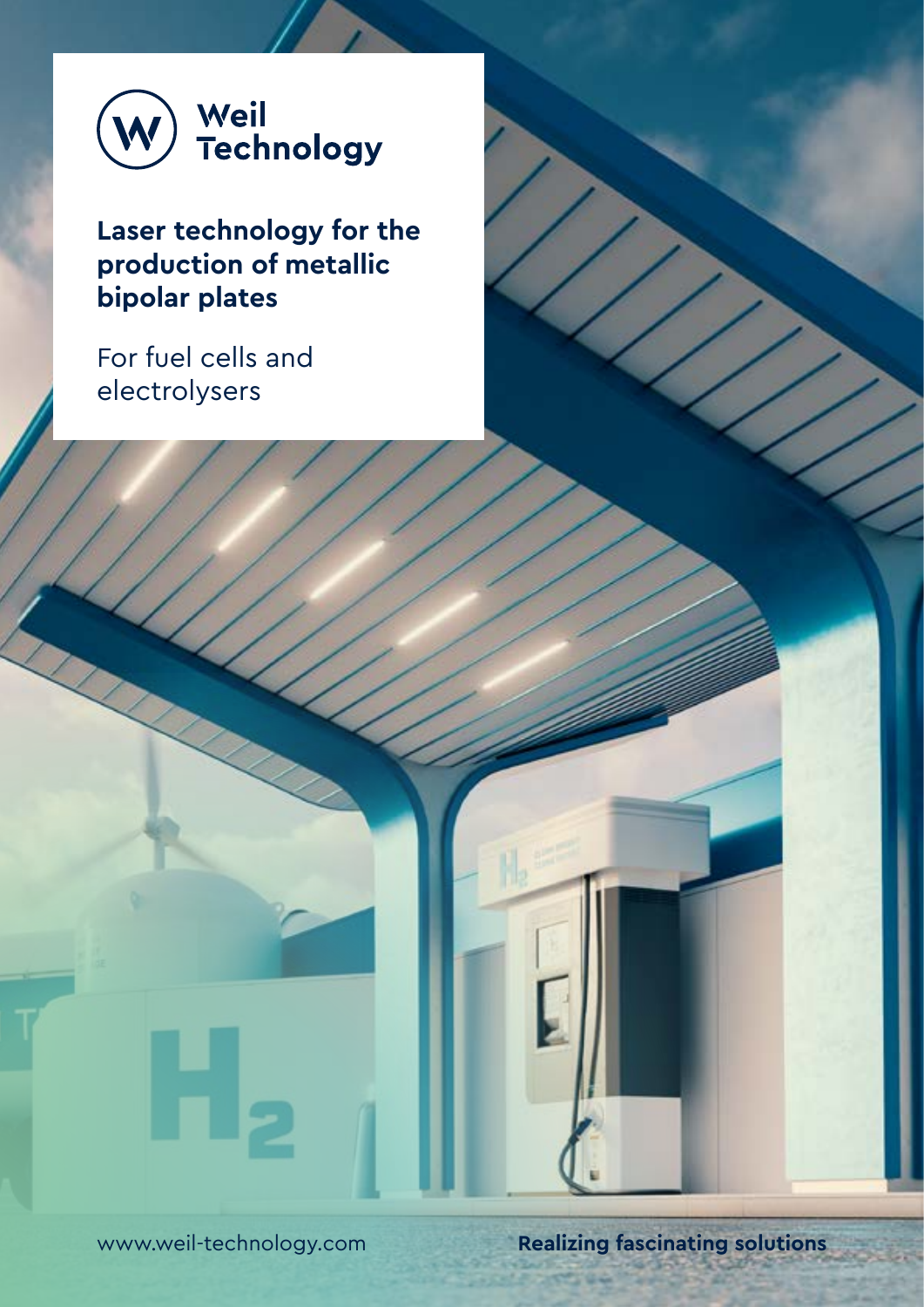# **Well positioned for tomorrow**

New mobility concepts require new approaches in terms of development and construction. The shift in the automotive market from exhaust components to electromobility components are supported with our solutions. This is where our forward-looking applications in the field of fuel cells and e-fuel technology come into play.

Benefit from our knowledge and experience on products with processing technologies in the field of laser cutting and laser welding, for example for the production of bipolar plates in series or for prototypes. We are at your side as an experienced technology and system partner.

Weil Technology's core competence is machines for sheet metal processing using laser welding and cutting. Here we can look back on over 30 years of experience. At the company headquarters in Müllheim, Germany, around 220 employees develop and manufacture our machines and systems.

### **Facts & figures 2022**

| 1002               | 4.266             | 33                  | 220       |
|--------------------|-------------------|---------------------|-----------|
| customers wordwide | finished projects | years of experience | employees |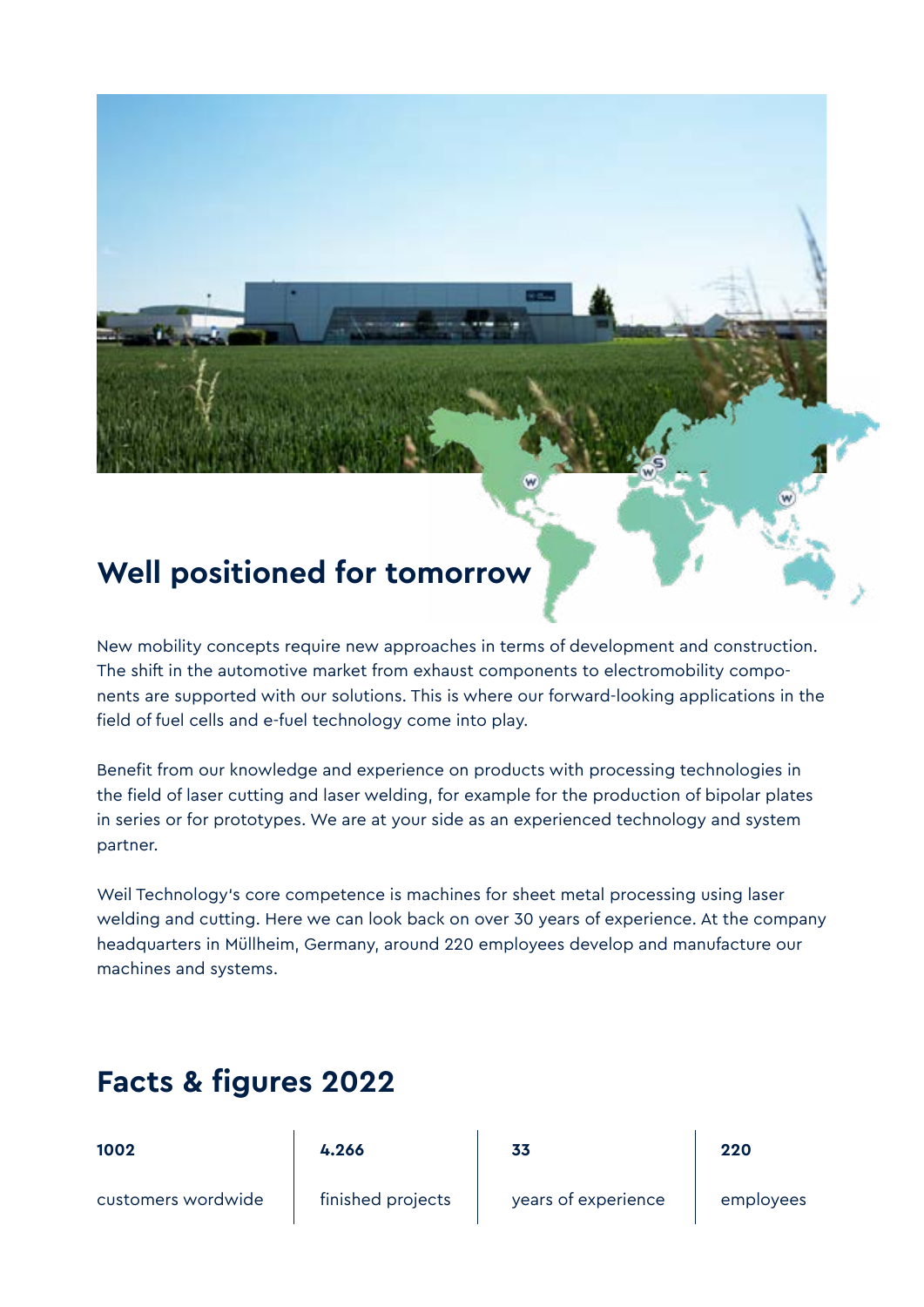## **From metal strip to fuel cell system: Bundled expertise for your production!**

In addition to laser cutting and laser welding, coating and final testing technology are important factors in the production of bipolar plates. In the GERMAN FUEL CELL COOPERA-TION, together with VON ARDENNE and ZELTWANGER, we offer you the knowledge and expertise of the three companies for every step in the process chain. This is how you get your fuel cell of the future. VON ARDENNE specializes, among other things, in coating technologies based on physical vapor deposition (PVD). They produce coatings with reliable adhesion and improved electrical properties. ZELTWANGER is a leader in leak testing procedures with specially developed measuring systems and test circuits.

Benefit from the knowledge and expertise of the three companies for each step in the process chain and get the solution tailored to your application, with proven results through efficiency in terms of raw material use and costs during production.



#### **Partial process bipolar plate**

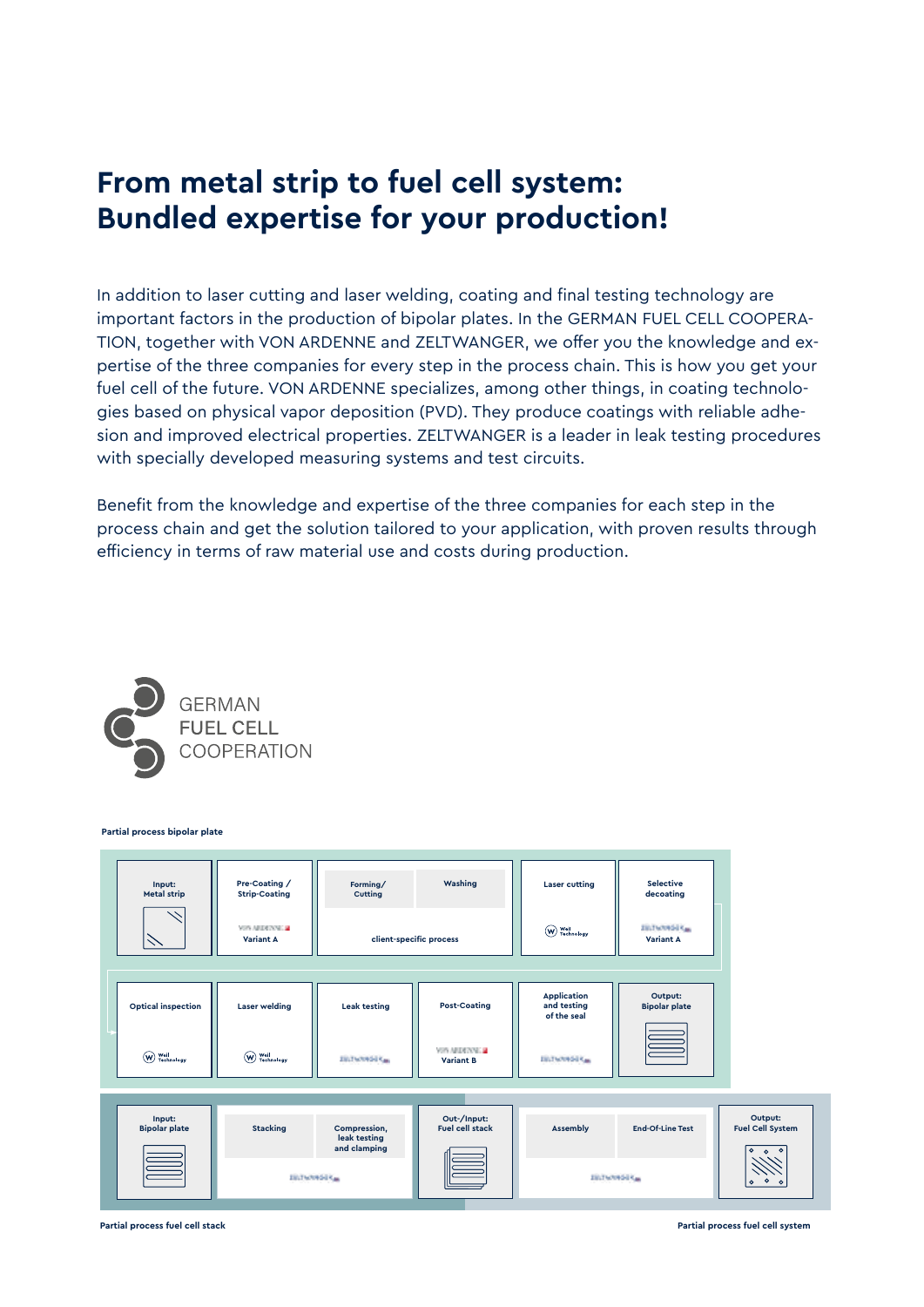

# **Laser cutting and welding of bipolar plates**

Next to the MEA (membrane electrolyte unit), the bipolar plate is the most complex and cost-intensive assembly in a fuel cell stack. It consists of thin-walled stainless steel or titanium sheets with embossed distribution structures. These complex structures of flow channels and lines place high demands on laser processing in terms of tightness, process time and reproducibility. Whether in the hydrogen-based electric propulsion of ships, airplanes and trucks or in the stationary operation of fuel cells in electrolysers, we support your fuel cell application with innovative equipment technology for the production of bipolar plates.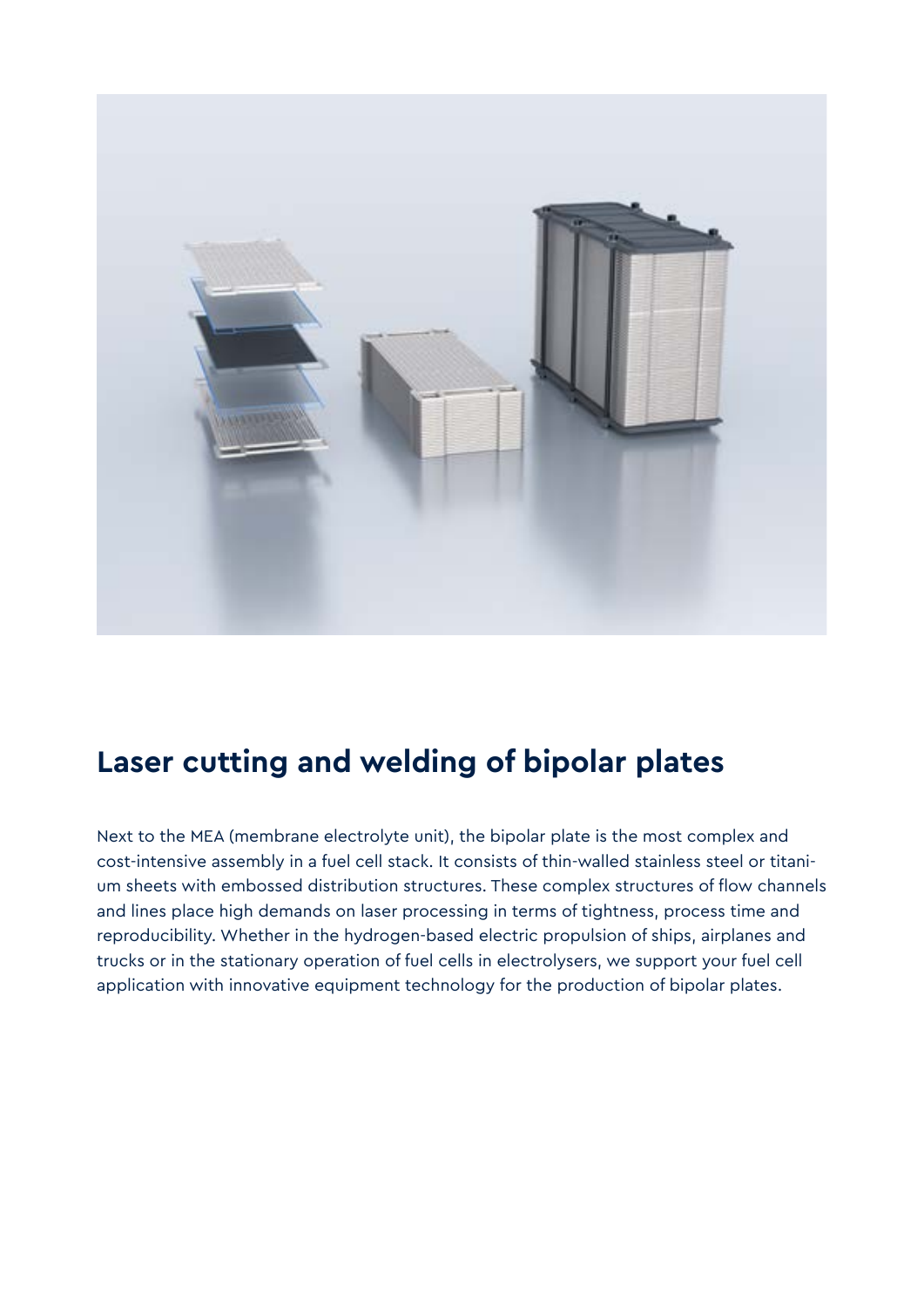# **Our solution for highest demands in series**

### **Laser welding of metallic bipolar plates**

In our manufacturing solution for PEMFC, PEMEC, SOFC and SOEC, we rely on innovative laser scanner technology. The patent-pending welding module achieves process-reliable welding speeds of 1000 mm/s, for high output in a compact installation space. The system is equipped with tool holders for interchangeable tools and offers you a high degree of flexibility.

#### **Your benefits**

- Large usable working range of 500 mm x 350 mm
- High absolute welding speed of 1000 mm/s
- "Butterfly-Weld": Symmetrical heat input due to intelligent welding sequence
- Static overall system for high contour accuracy and reproducibility
- Welding of stainless steel and titanium
- Very good integration into a line concept



#### **Automated clamping technology**

Another challenge in mastering the welding process lies in the suitable clamping technology: Here we have developed our own automated clamping technology.

#### **It ensures**

- A reproducible clamping process for laser welding
- Uniform pressure distribution in the mold
- Positioning and high repro ducibility with innovative centering
- Short closing times
- Fast setup changes

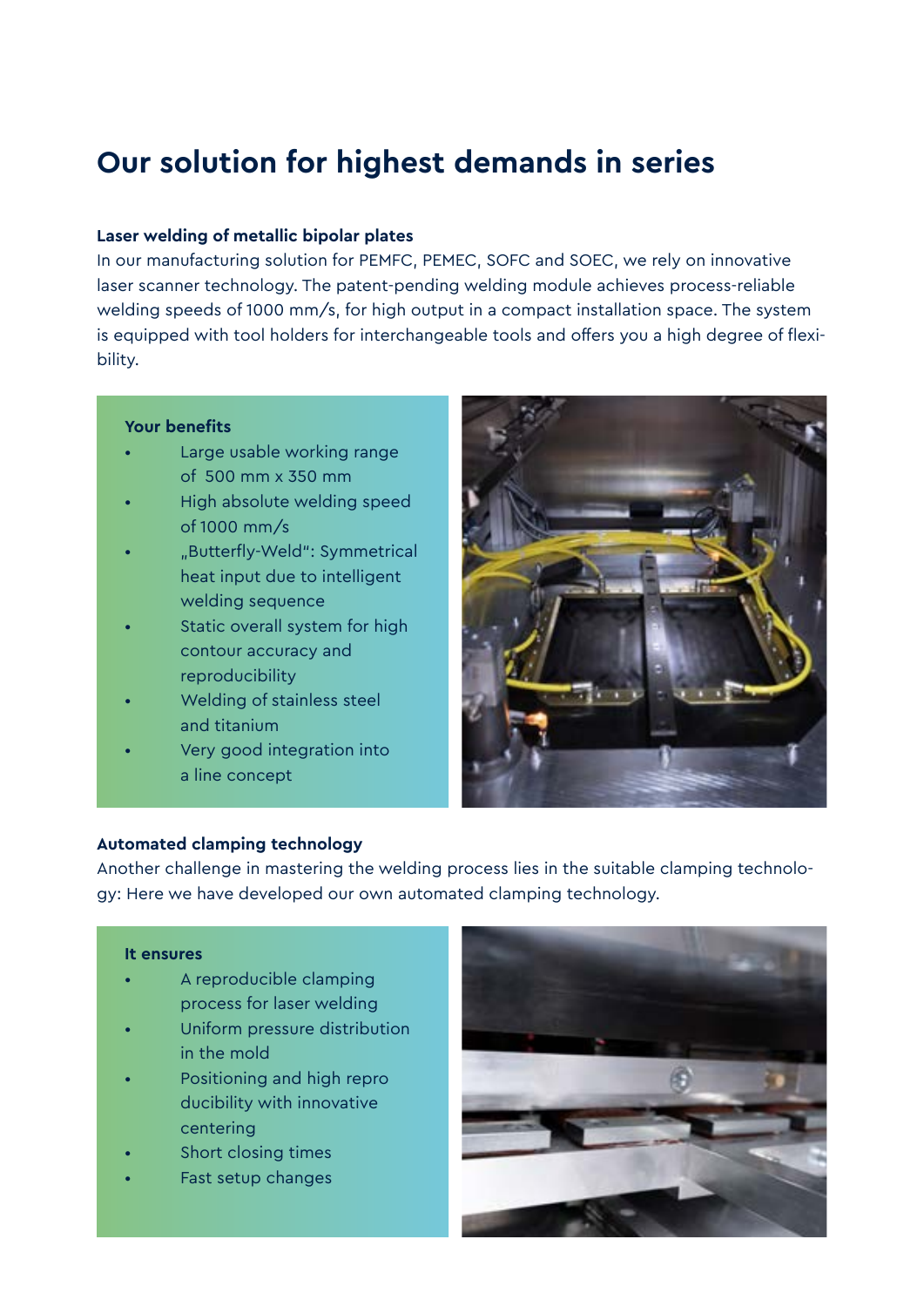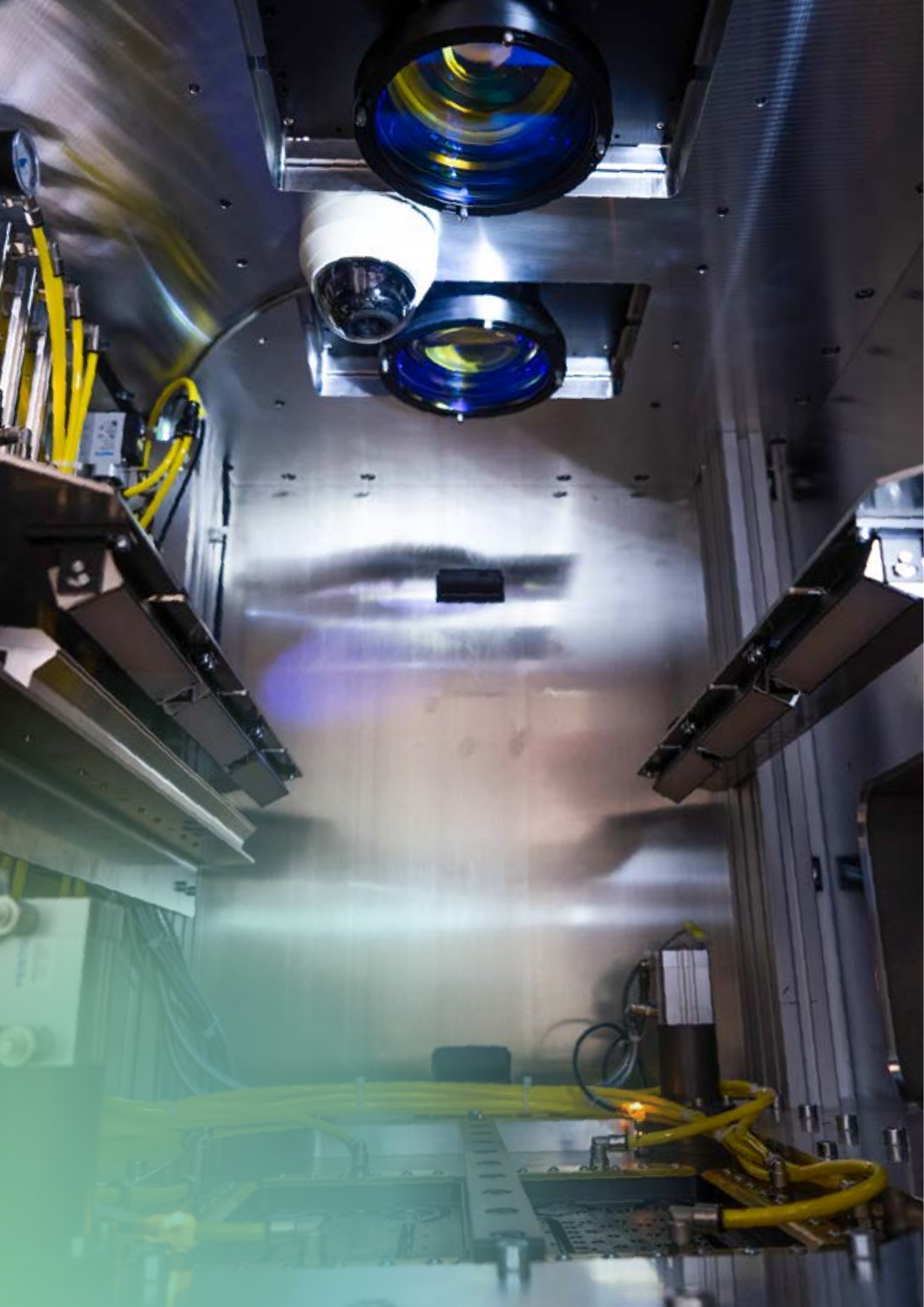

# **Your prototypes – manufactured by us**

In our TechCenter we manufacture your special bipolar plates for you in our prototyping department. We weld using the technology of our series module, which creates the best conditions for the validation of your series process.

#### **Our services in prototype production**

- Contour cutting of the individual plates by laser
- Laser welding of the bipolar plates (PEM, SOEC, SOFC)
- Laser welding of balance of plant (BoP) components
- Leak testing via our technology partner
- Design and manufacture of the clamping device

In addition our TechCenter offers advice concerning welding-compatible component design, investigations into process stability, the development of laser-compatible clamping technology, the validation of components and the manufacturing of prototypes / pilot series production.